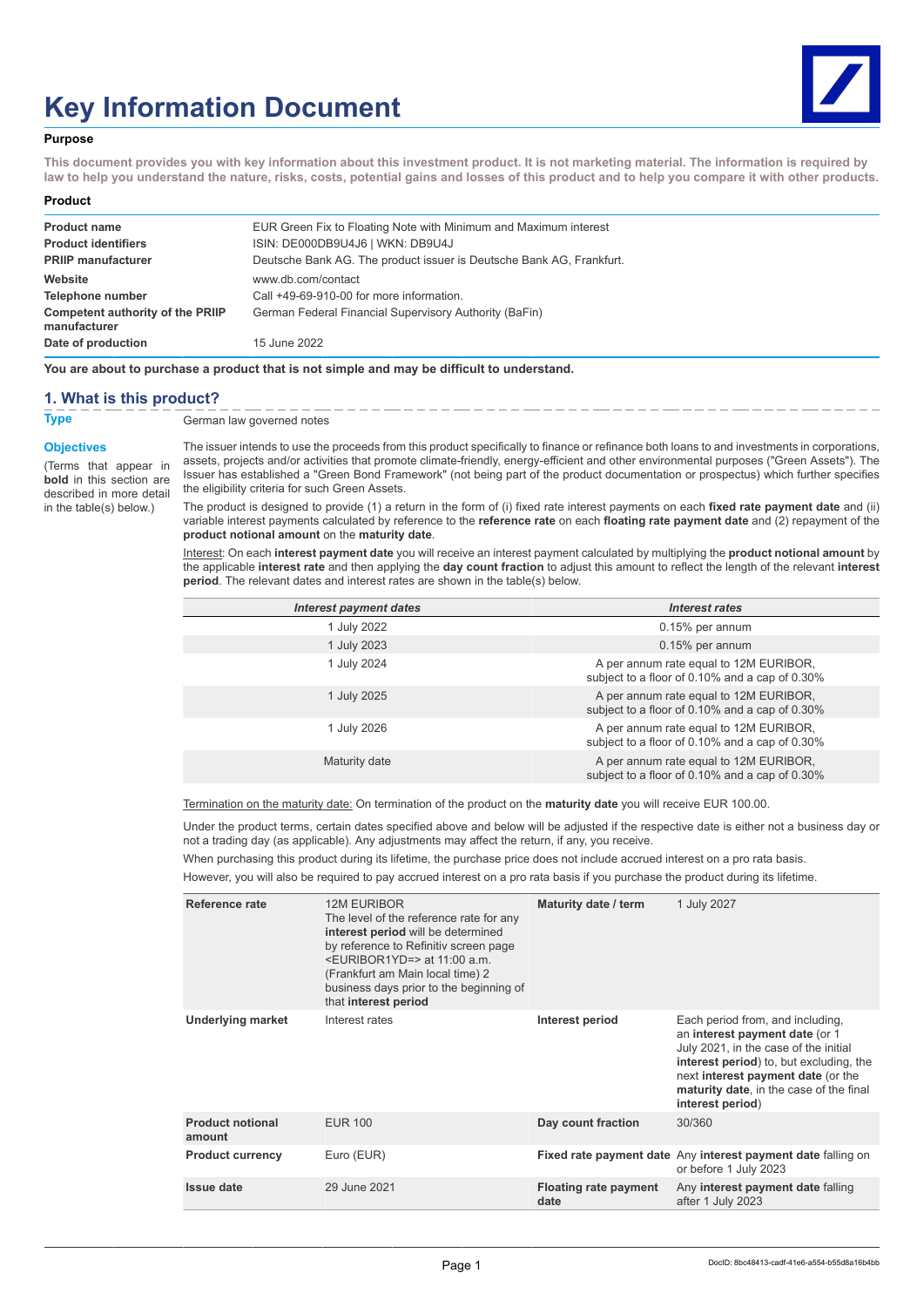The issuer may terminate the product with immediate effect in the event of obvious written or mathematical errors in the terms and conditions or if certain extraordinary events provided in the terms and conditions occur. Examples of extraordinary events include (1) material changes and (2) events, in particular due to changes in certain external conditions that hinder the issuer in meeting its obligations in connection with the product or – depending on the terms and conditions of the security – otherwise affect the product and/or the issuer. In case of immediate termination, the return (if any) may be significantly lower than the purchase price, but will reflect the product's market value and, if higher, any minimum redemption (alternatively, in some cases the corresponding compounded amount may be paid out at the product's scheduled maturity). Instead of immediate termination, the issuer may also amend the terms and conditions.

Provided that in the event of any inconsistency and/or conflict between the foregoing paragraph and any applicable law, order, rule or other legal requirement of any governmental or regulatory authority in a territory in which this product is offered, such national requirements shall prevail.

**Intended retail investor**

The product is intended for private clients who pursue the objective of general capital formation/asset optimization and have a mediumterm investment horizon. This product is a product for clients who have sufficient knowledge and / or experience to make an informed investment decision. The investor cannot bear any losses on the capital invested and attaches importance to capital protection.

### **2. What are the risks and what could I get in return? Risk indicator**



The summary risk indicator is a guide to the level of risk of this product compared to other products. It shows how likely it is that the product will lose money because of movements in the markets or because we are not able to pay you.

We have classified this product as 1 out of 7, which is the lowest risk class. This rates the potential losses from future performance at a very low level, and poor market conditions are very unlikely to impact our capacity to pay you.

You are entitled to receive back at least 100.00% of your capital. However, this protection against future market performance will not apply if you cash in before maturity or in case of immediate termination by the issuer.

If we are not able to pay you what is owed, you could lose your entire investment.

**Market developments in the future cannot be accurately predicted. The scenarios shown are only an indication of some of the possible outcomes based on recent returns. Actual returns could be lower.**

| Investment: EUR 10,000     |                                        |               |               |                                 |
|----------------------------|----------------------------------------|---------------|---------------|---------------------------------|
| <b>Scenarios</b>           |                                        | 1 year        | 3 years       | 5 years                         |
|                            |                                        |               |               | (Recommended<br>holding period) |
| <b>Stress scenario</b>     | What you might get back<br>after costs | EUR 10.641.93 | EUR 11.317.02 | EUR 11,948.75                   |
|                            | Average return each year               | 6.42%         | 4.21%         | 3.59%                           |
| Unfavourable scenario      | What you might get back<br>after costs | EUR 11,074.48 | EUR 11,437.74 | EUR 11,998.14                   |
|                            | Average return each year               | 10.74%        | 4.58%         | 3.68%                           |
| <b>Moderate scenario</b>   | What you might get back<br>after costs | EUR 11,234.10 | EUR 11.518.60 | EUR 12,021.69                   |
|                            | Average return each year               | 12.34%        | 4.83%         | 3.72%                           |
| <b>Favourable scenario</b> | What you might get back<br>after costs | EUR 11,327.00 | EUR 11,568.86 | EUR 12,021.69                   |
|                            | Average return each year               | 13.27%        | 4.98%         | 3.72%                           |

This table shows the money you could get back over the next 5 years under different scenarios, assuming that you invest EUR 10,000. The scenarios shown illustrate how your investment could perform. You can compare them with the scenarios of other products. The scenarios presented are an estimate of future performance based on evidence from the past on how the value of this investment varies, and are not an exact indicator. What you get will vary depending on how the market performs and how long you keep the product. The stress scenario shows what you might get back in extreme market circumstances, and it does not take into account the situation where we are not able to pay you.

The figures shown include all the costs of the product itself, but may not include all the costs that you pay to your advisor or distributor. The figures do not take into account your personal tax situation, which may also affect how much you get back.

## **3. What happens if Deutsche Bank AG, Frankfurt is unable to pay out?**

You are exposed to the risk that the issuer might be unable to fulfil its obligations in respect of the product – e.g. in the event of insolvency (inability to pay / overindebtedness) or an administrative order of resolution measures. In case of a crisis of the issuer such an order can also be issued by a resolution authority in the run-up of an insolvency proceeding. In doing so, the resolution authority has extensive intervention powers. Among other things, it can reduce rights of the investors to zero, terminate the product or convert it into shares of the issuer and suspend rights of the investors. With regard to the basic ranking of the issuer's obligations in the event of action by the resolution authority, please see www.bafin.de and search for the keyword "Haftungskaskade". A total loss of your capital invested is possible. The product is a debt instrument and as such is not covered by any deposit protection scheme.

## **4. What are the costs?**

The Reduction in Yield (RIY) shows what impact the total costs you pay will have on the investment return you might get. The total costs take into account oneoff, ongoing and incidental costs.

**Performance scenarios**